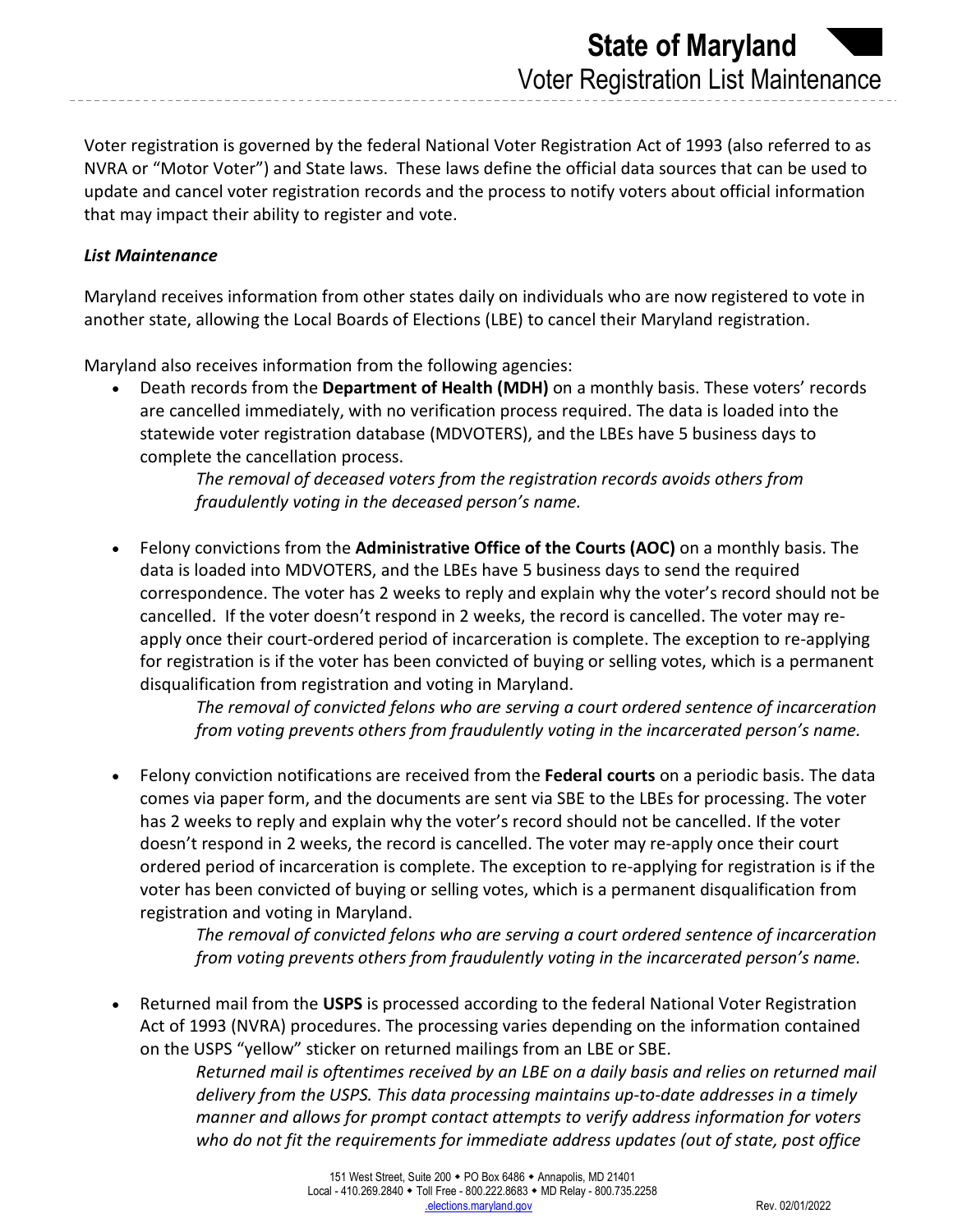*boxes in other LBEs, last name only on USPS sticker when more than one individual at the address with the same surname, etc).*

- Name and address changes are periodically received from the **Circuit Courts**. Voter names are updated from these reports.
	- o Addresses are updated if within Maryland.
	- $\circ$  Out of state addresses are sent an NVRA confirmation mail correspondence.
		- If a response is received, the provided information is processed promptly.
		- If no response is received, the voter is moved to Inactive status after 14 days.

*Processing name and address changes from the Circuit Court allows for prompt updates and allows for prompt contact attempts to verify address information for voters who do not fit the requirements for immediate address updates (out of state, post office boxes in other LBEs).*

• Address changes are made from voter signatures on **Petitions**. If the voter provides an out-ofstate address, the voter's record is cancelled. In-state addresses are updated or transferred to the appropriate LBE for updating.

> *Updating addresses from petitions allows for address cleanup and ensures individuals are voting in the location they have indicated is their residence. Cancelling records of voters who provide an out of state address as their residence prevents non-Maryland residents from voting in Maryland.*

• Notices from **Jury Commissioners** regarding information on individuals who have moved, are deemed deceased and non-citizens on a quarterly basis. This data is loaded into MDVOTERS and the LBEs process the information.

# *Address changes:*

After a review of the voter record to verify that a more current transaction has not happened since the date of the jury information, the change/update is processed.

- $\circ$  A voter moving within the same LBE is updated without further required verification.
- $\circ$  A voter moving to another county is forwarded to the new LBE and the transfer is completed without further required verification.
- $\circ$  If a new post office box address is provided in a different county, the voter is sent an NVRA confirmation mailing correspondence.
	- If a response is received, the provided information is processed promptly.
	- If no response is received, the voter is moved to Inactive status after 14 days.
- $\circ$  If an out of state address or an out of country address is provided, the voter is sent a NVRA address verification notice.
	- If a response is received, the provided information is processed promptly.
	- If no response is received, the voter is moved to Inactive status after 14 days.

# *Death notifications:*

- o The LBE searches the MDH interface in MDVOTERS.
	- If the voter is located, the record is cancelled without need for further verification.
- $\circ$  If the voter is not located in the MDH interface, the voter is placed into Inactive status and a letter is sent to the voter's address.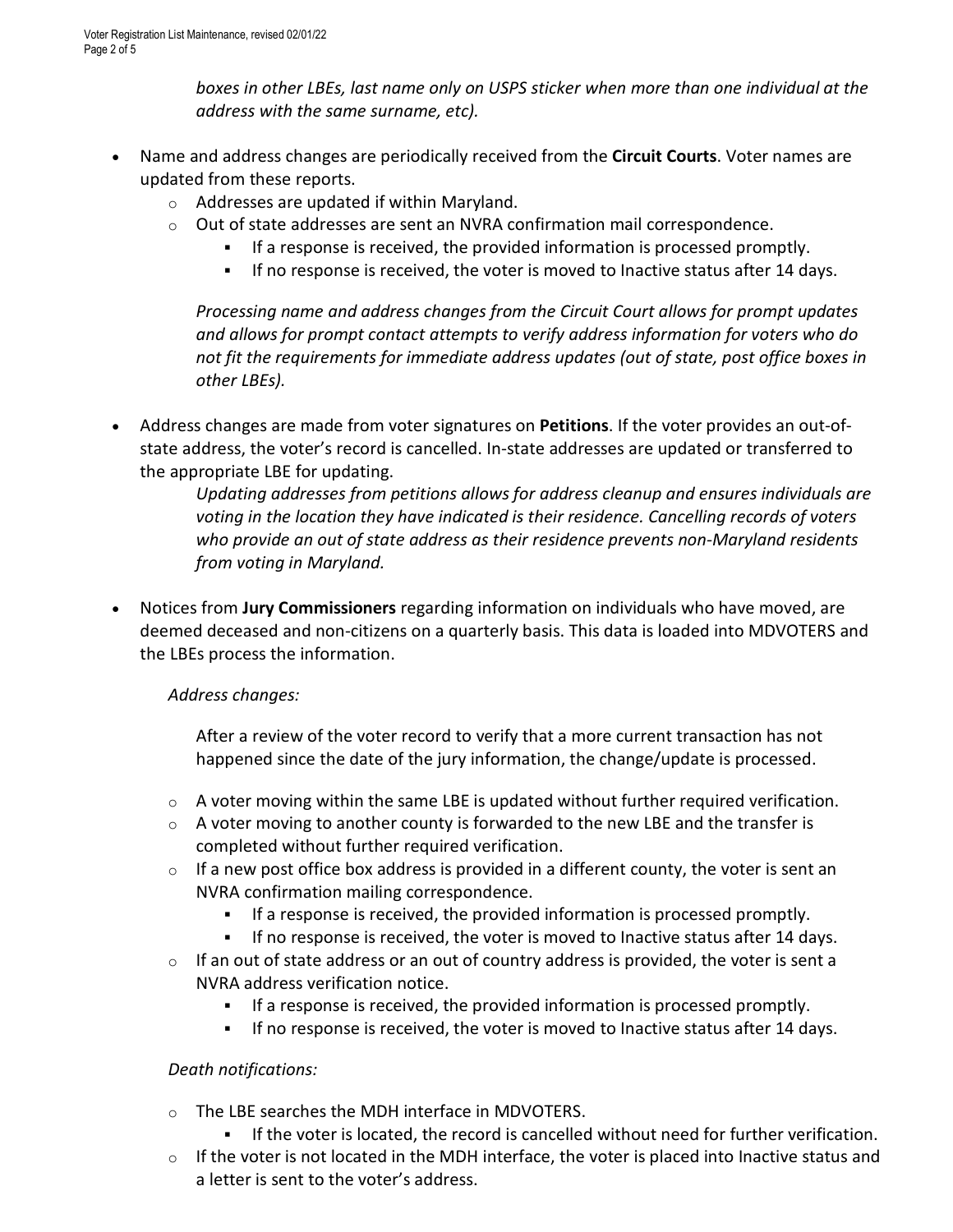- If a response is received verifying the voter is deceased, the record is cancelled. The response must include an original signature.
- If a response is received indicating the voter is still alive, the record is returned to Active status. The response must include an original signature.
- If no response is received, the record is cancelled after 14 days.

### *Non-Citizens:*

- o The LBE sends a letter to the voter.
	- If a response is received that the voter is a U.S. citizen, the record is returned to Active status. The response must include an original signature.
	- If no response is received, the record is cancelled after 14 days. The information is then forwarded to the Office of the State Prosecutor.

*Processing Jury Commission information allows for the cancellation of non-citizens, provides updated addresses for voters who have moved within Maryland, and allows for the mailing of NVRA confirmation mail correspondence that allows the voter to be moved to Inactive status if they do not respond.*

• Maryland is also a proud member of the **Electronic Registration Information Center (ERIC)**. ERIC is a non-profit organization with the sole mission of assisting states to improve the accuracy of America's voter rolls and increase access to voter registration for all eligible citizens. ERIC is governed and managed by states who choose to join and was formed in 2012. Currently 30 states plus the District of Columbia (DC) are members.

Each ERIC member shares their voter registration data along with data provided by each Department of Motor Vehicles. This allows the data to be matched with member states and against the Social Security Administration's death records and the National Change of Address (NCOA) program through the U.S. Postal Service. Maryland receives 5 reports from ERIC: in-state duplicate records, death notifications, in-state address changes, cross-state address changes and a report from NCOA regarding address updates.

- Death notifications and in-state duplicate record reports are received in odd months (January, March, May, July, September, and November).
- In-state updates (address changes), cross-state address changes, and NCOA records are received in even months (February, April, June, August, October, December).
- The timing of these reports changes during federal/state-wide election cycles. During this 90-day time, in-state duplicate record reports and death notifications reports are received monthly and processed by the LBEs in accordance with federal and State laws and regulations. Under federal law, however, address verification transactions for cross-state and NCOA reports cannot be processed within 90 days prior to a federal/state-wide election.
- In general, 2 weeks are allowed for processing. This timing may be adjusted, primarily to accommodate the processing prior to the generation of voter list, precinct registers, and electronic pollbook data for an election.

The ERIC reports provide information to remove deceased voters and update addresses. This allows for cancellations for voters who have moved out of state, and keeps the voter rolls up to date with current addresses and the mailing of NVRA confirmation mail correspondence that allows the voter to be moved to Inactive status if they do not respond.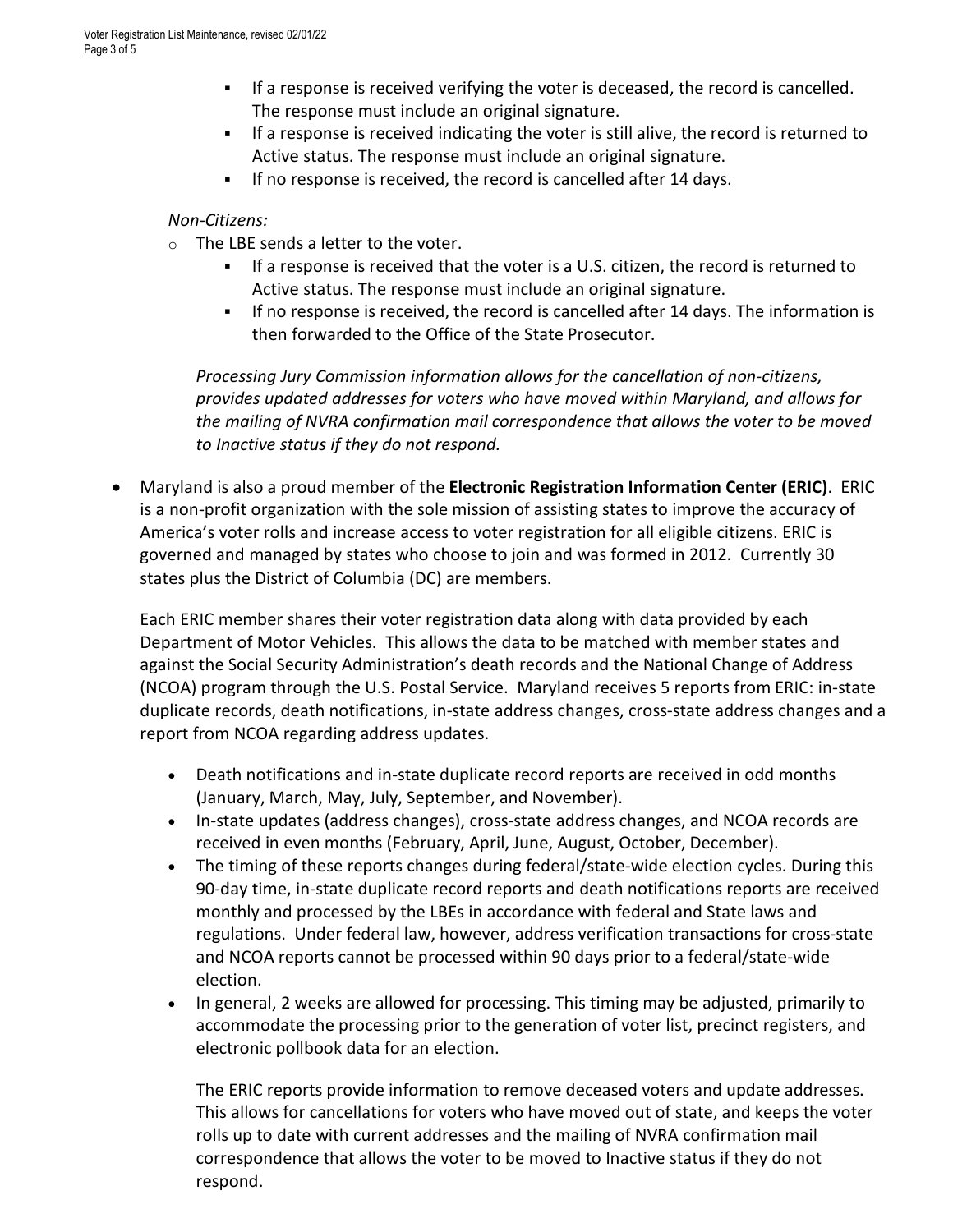Voter Registration List Maintenance, revised 02/01/22 Page 4 of 5

#### *OF NOTE:*

- Many cancellations require a signed response from voters or their family members (deceased). If a voter or family member does not respond or return official election-related mail, the voter will remain registered to vote (typically in Inactive status) for up to 2 federal general elections. This process is defined by federal law.
- Data is submitted nightly by the Maryland Motor Vehicle Administration (MVA) and other designated State agencies and is loaded into MDVOTERS for processing by the LBEs. This information is submitted from user input during agency transactions and includes new registrations, address changes, name changes, and party affiliation changes.

#### **Frequently Asked Questions**

How do election officials keep voter registration lists "clean" in Maryland?

Maryland follows federal law. NVRA defines the process to remove a voter from the voter registration list. Sometimes election officials can remove a voter's name without the voter confirming the action, but other times, the voter must confirm by signature the removal. Under this law, we can't remove a voter just because the voter doesn't vote.

When can election officials remove a voter's name from the voter registration list?

We can remove a voter from the list without further confirmation if:

- The voter asks by signature to have his or her registration cancelled or
- We learn from Maryland Department of Health that the voter has died

We can also remove a voter after notifying the voter if:

- The voter has been convicted of a felony and is in prison
- The voter is under a mental disability and a court has specifically found that the voter can't communicate a desire to participate in the voting process
- The voter has been convicted of buying or selling votes
- The jury commission notifies us that a voter has moved, died, or is a non-citizen
- The Social Security Administration reports that the voter has died

When election officials receive this information, they send a letter asking the voter to explain why the registration should not be cancelled. If the voter doesn't respond within 2 weeks, the voter's registration is cancelled.

### What happens if a voter moves to another state?

If a voter sends to the LBE for the county where they lived in Maryland a signed letter that they have moved, election officials cancel the voter's registration in Maryland.

Most of time, we learn from other sources that a voter has moved. For example, the United States Postal Service returns a voter's sample ballot and provides the voter's new address. When election officials receive this information, they send a letter asking the voter to confirm where they live. The letter is sent by forwardable mail and includes a return card for the voter to use to tell us their new address. This is the called "confirmation mail" process and is required by federal law.

If the voter returns the card and confirms that they have moved to another state, election officials cancel the voter's registration. If the voter doesn't respond to the mailing within 2